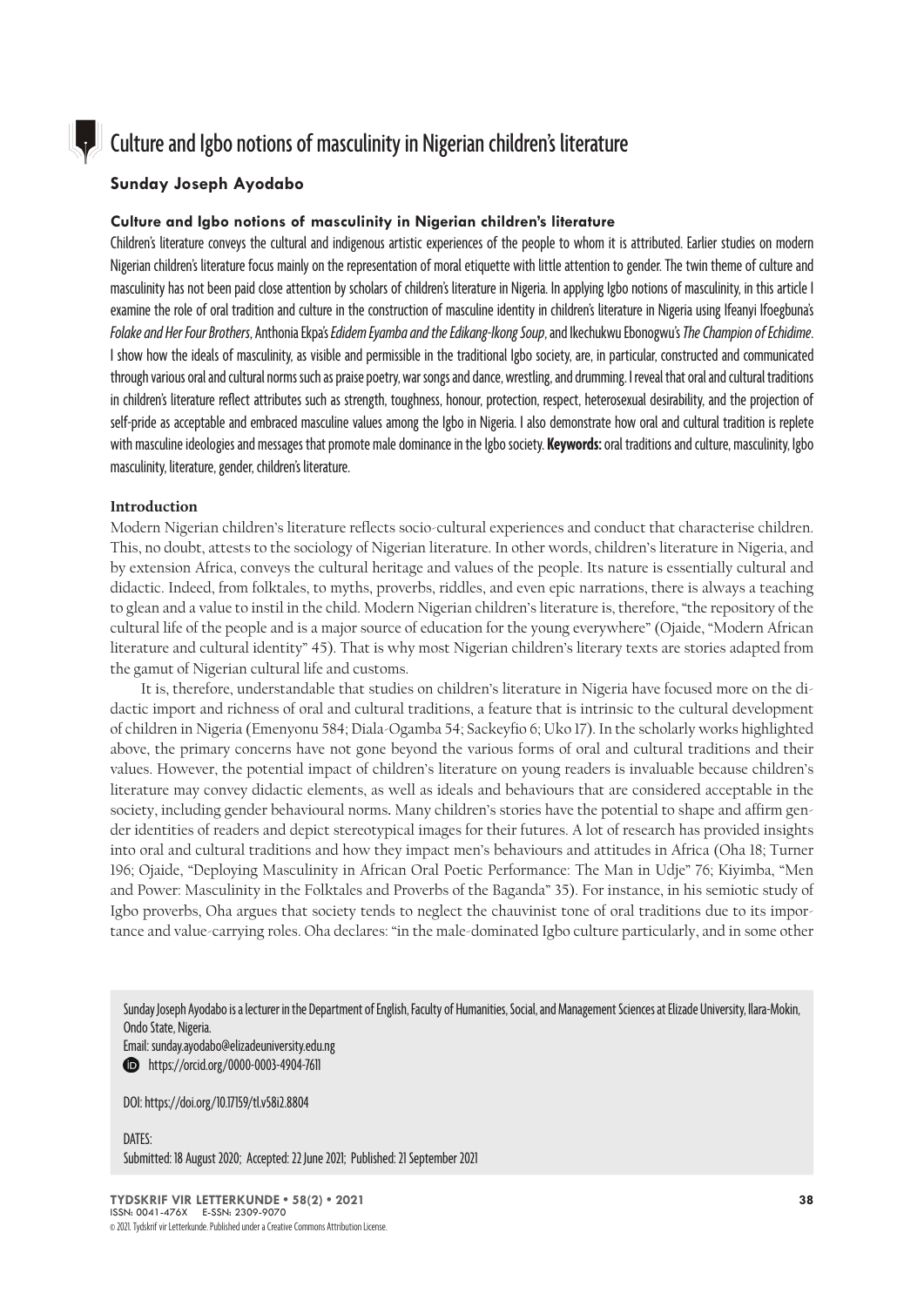African cultures as well, proverbs are appropriated by men to uphold themselves as producers and custodians of knowledge which women are thought to be incapable of" (18). Furthermore, Turner explores the aspect of male sexuality and the hierarchy of gender in contemporary oral praise poetry of Zulu men. Turner identifies attributes such as virility, sexual prowess, physical attractiveness, strength, and the ability to fight as the predominant features in the praises of Zulu males. Turner further maintains that the predominant qualities are those which serve to reinforce the acceptable male stereotype in contemporary times (196). Kiyimba, in his investigation of the configuration of male power in the oral traditions of the Baganda in Uganda, argues that folktales and proverbs of the Baganda greatly contribute to a process that constructs men as dominant. He reveals that representations of males as boys, husbands, fathers, and political leaders in Baganda folktales and proverbs "are accumulative social constructs that have absorbed many factors and are part of the various mechanisms that the system uses to sustain notions of masculine superiority" ("Men and Power" 36). In another study, Kiyimba examines the portrayal of boys and girls in Baganda oral literature. He notes that gender stereotyping is evident in the oral literature of the Baganda, "as a complex socialisation process that begins in infancy" ("Gendering social destiny" 268). According to him, boys are well received and trained to inherit the political and social space while the girl, portrayed as the weaker sex, must strengthen her role by linking herself primarily to the male sex by using her physical beauty. Ojaide also discusses Urhobo notions of masculinity as expressed through oral poetic performance known as *udje*, a unique type of Urhobo poetry-song in Nigeria in which the male dancers are dressed in a war-like manner. Ojaide reveals that *udje* dramatises toughness, honour, propriety, the capacity for revenge or retaliation, and the projection of self-pride, all of which are the values of Urhobo's notions of masculinity ("Deploying masculinity" 76).

In addition, existing scholarship in children's literature provides valuable insights into representations of masculinity that might be useful. It has been found, for example, that children's literature is generally prone to imbalance in gender representations, with males being portrayed as brave, resilient, violent, and unemotional while females are represented in a one-dimensional and stereotypical way as helpless queens and princesses and weak, emotional, and passive characters (Nodelman 2). At the same time, intersections of masculinity with culture add interesting layers of representation that warrant specific examination. It is against this background that I investigate the intersection between culture and masculinity in Nigerian children's literature. Specifically, the discussion is projected through a textual analysis of some Igbo oral and cultural elements such as wrestling, war songs and dance, praise poetry, and drumming in some randomly selected Nigerian children's texts. Unlocking the means through which the selected texts construct masculinity provides possible insights into how masculinity is perceived, lived, and practised in traditional Igbo society, and how such cultural practices appear as part of a broader mechanism that perpetuates the legacy of male dominance.

### **Masculinity in the African context**

Masculinity has been defined as a collective and unnatural feature of gender identity. It is fluid and socially constructed. According to Ayodabo and Amaefula, "there are hierarchies and rankings of power relations between different classes of men in each society" (2). Hence, there is no one overarching masculinity but variations of masculinities that exist in different societies, across different historical epochs, and are influenced by factors such as sex, race, class, and culture. In Africa, for instance, factors such as culture, colonialism, religion, economic freedom, class structure, and poverty are constitutive of the different forms that masculinity takes. In all the forms of masculinities, hegemonic masculinity—the form of masculinity which reinforces the dominance of men over women and other lesser men—is the most celebrated in most societies. However, hegemonic masculinity is claimed to be predominantly the masculinity of working-class white men, and as a result, has been scrutinised and found wanting (Ratale 117; Mfecane, "'*Ndiyindoda*' [I am a man]: theorising Xhosa masculinity" 206).

In Africa, scholars have also steadily moved towards an inclusive understanding of masculinity. Important studies have contributed to the evolving field of masculinity, with attention to the understanding of what it means to be a man in various social, cultural, and historical African contexts (Ouzgane and Morrell 7; Mugambi and Allan 4). These studies draw on a variety of subject areas including history, film studies, popular culture, oral art, and cultural studies to illuminate the processes by which masculinity is produced, constructed, contested, and renegotiated in Africa. These works also analyse literary and cultural materials from the perspectives of men's struggle against economic and psychological vulnerabilities and their aggressive feelings towards menacing women as a response to their struggles. What is significant in all these essays is that they provide a space for reflection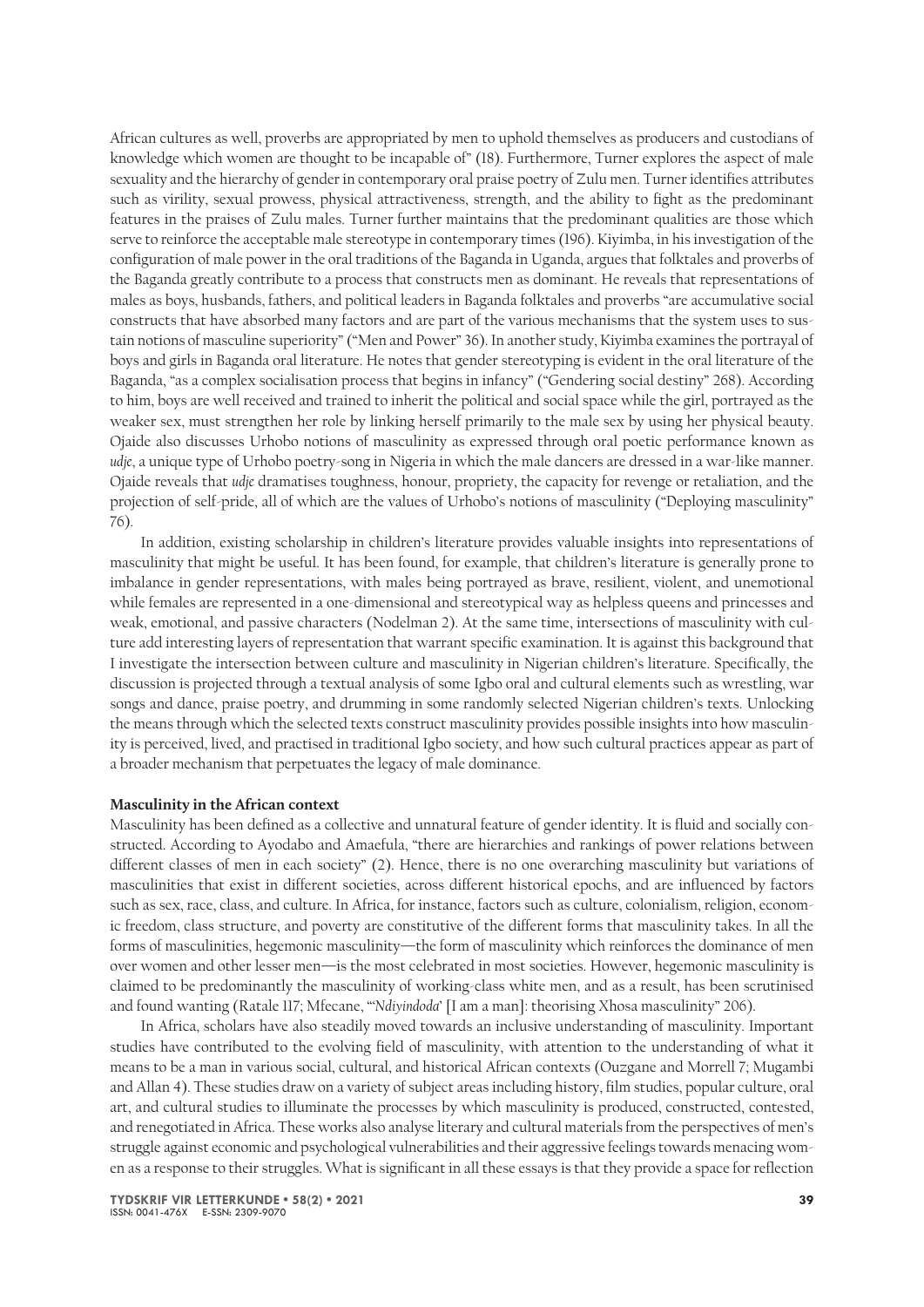on the contemporary theory of gender and masculinity, including the question of how Western masculinities act in relation to indigenous masculinities. To answer these questions, African scholars have also identified alternative theories and ways to analyse men in Africa, including the articles "Analysing males in Africa: Certain useful elements in considering ruling masculinities" and "Hegemonic African masculinities and men's heterosexual lives: Some uses for homophobia" by Ratele, and "'Ndiyindoda" [I am a man]: theorising Xhosa masculinity'" and "Towards African-centred theories of masculinity" by Mfecane.

This study follows similar dimensions by analysing the texts through the understanding of masculinity from the perspective of traditional Igbo society, a group of people from the Eastern part of Nigeria. Gender roles and masculine ideology are well entrenched among the Igbo (Achebe; Odimegwu, Pallikadavath, and Adedini 221). In his famous novel, *Things Fall Apart* (1958), Achebe provides a glimpse of traditional Igbo masculine norms and values. He shows that men enact and achieve masculinity in traditional Igbo society through successful farming, wrestling victories, ownership of a large family system, earning titles, as well as the ability to effectively manage a household, among others. These masculine values are also sustained through gender socialisation processes of storytelling, communal activities, birth names, social institutions, and age-group and family systems. For instance, boys are told stories of war, etc. while girls are told 'softer' (folk)tales focused on animals, morality, etc. Within the community, women are more active in the domestic space (especially in cooking in preparation for a communal activity) and function as spectators in the public space (especially in wrestling and masquerade performances), while men play lead roles in both spaces: domestic and public. Men and boys are socialised through these systems of gender practices, seeing themselves as better, smarter, and more authoritative than females. This is why boys are favoured at birth, "groomed to be brave, confident, audacious, fearless and virile, whereas girls are raised to be soft, submissive, passive, and frail and gentle" (Odimegwu, Pallikadavath, and Adedini 221). This quiet, yet thorough, instruction on individual gender roles is rooted in the Igbo culture and entrenched in each gender as they grow up.

The scope of this study covers Nigerian children's short fiction only and stories on Igbo norms and culture. The selected texts are Ifeanyi Ifoegbuna's *Folake and Her Four Brothers*, Anthonia Ekpa's *Edidem Eyamba and the Edikang-Ikong Soup*, and Ikechukwu Ebonogwu's *The Champion of Echidime*. Since I examine notions of Igbo masculinity, all the texts considered are written by Igbo writers and contain dominant notions of Igbo masculinity. I recognise that there are other ethnic groups in Nigeria, however, I have limited this study to the narratives written by Igbo writers solely because they offer one of the most interesting and unique discourses on masculinity in children's literature in Nigeria. All the texts were read repeatedly for initial understanding of the data. Though the texts are all written in English, some texts infused with local Igbo dialect were translated and transcribed with the help of an Igbo translator. The narratives were then subjected to textual analysis.

#### **Analysis and discussion: Oral traditions, culture, and construction of masculinity**

All the texts studied in this article have different forms of oral and cultural traditions in which men have prominence.

#### *The Champion of Echidime*

Ikechukwu Ebonugwu's *The Champion of Echidime* tells the story of Dimgba, a wrestler whose victories in wrestling competitions have been a source of pride to his community, Echidime. Dimgba is well-built and is popular in the society because of his wrestling exploits. The story begins with the villagers anticipating the year's competition, while also revelling in the victories and strength of the Echidime's champion, Dimgba. In the competition, Dimgba goes on to beat every man, including Mbonu, his fiercest rival, but falls to an unexpected challenger in the end.

The text reflects the traditional art of wrestling among the Igbo in Nigeria. Although the narrative is didactic, the importance of wrestling to the construction of masculinity in traditional Igbo society is the scaffold for the story. Wrestling, as mirrored in the text, foregrounds the richness of the Igbo's indigenous arts, locally known as *Mgba* or *Ekere Mgba*. *Mgba* is an ancient, masculine sport organised as an annual festival among different communities during seasons when farming is less intensive. Many Igbo societies employ *mgba* as a rite of passage into manhood, while others utilise it as a bloodless means of settling disputes and wars. *Mgba* is also essential to the construction of masculinity among the Igbo because matches allow both wrestlers and the winning communities to gain respect by validating their masculinity through strength, skills, and victories. Wrestling stresses the text's alignment with the valorisation of traditional Igbo masculine ideals such as honour, physical strength, hierarchy,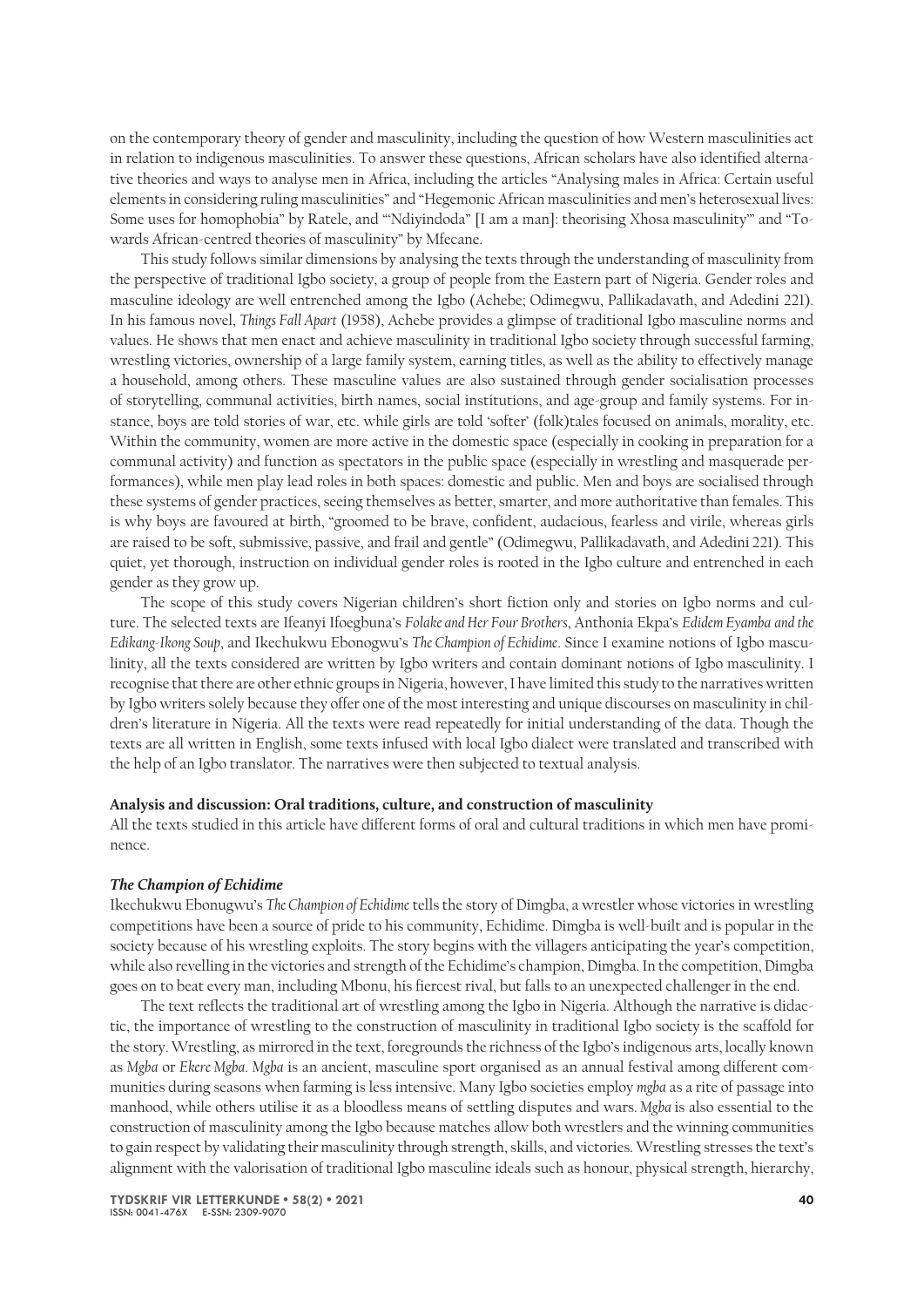power, and heterosexual desirability. The opening scene of the text, for instance, demonstrates the importance of wrestling to the honour of both the wrestler and his community: "Echidime village was well known for its wrestling matches. Every year, wrestlers came from different villages to compete in a two-day festival. It was a time of great excitement and festivities for the villagers. Winning a wrestling match here meant a great deal, not only to the winner, but also to the village the winner came from" (*Champion* 2).

Echidime's masculine values are heralded and honoured through the character of the legendary Dimgba and his relentless pursuit of personal accomplishment as champion of Echidime. At the onset of the story, the people of Echidime express their excitement about Dimgba. As a champion, he is expected to defeat many challengers in his village and age grade before he can fight Mbonu, an equally strong wrestler from a visiting village. Dimgba is able to prove himself capable of overcoming impossible odds by defeating his challengers, including Nwadibia, a notorious herbalist, and eventually overthrowing Mbonu, his fiercest rival. This feat brings honour to him, as well as to his village. This pattern of a wrestler defending his title as champion first before representing his community in wrestling matches highlights the importance of pride, honour, and the test of masculinity that comes with being a champion.

The symbolic relevance of the name Dimgba to the art of wrestling in Igbo society is also significant in the construction of masculinity in the text. *Dimgba* in Igbo means master wrestler. It has two symbolic meanings. First, it is an Igbo name given to a baby boy at birth which culturally suggests he will turn out to be a wrestler. Second, it is a title awarded to a skilled wrestler who has just won a wrestling tournament. Desch-Obi corroborates that "through the masterful wrestling in inter-village contests, a wrestler can bring honour to his village and will be recognized as a *di-mgba* and a candidate for heroism" (67). Similarly, Onunwa claims that "one who emerges as the overall winner or champion in the wrestling competition of his Age Grade or in any inter or intra village competition is honoured with the title, Dimgba" (31). Though it is not detailed in the text that Dimgba was his birth name, it is obvious from all indications that he earned the name as a title. He has won many intra and inter-wrestling matches; he is the defending champion of Echidime with outstanding past records. Dimgba is therefore a title owner, due to his feats; he bears the appellation with dignity and pride, just like Okonkwo in *Things Fall Apart* (Achebe 1), who at the age of 18, defeated the renowned wrestler, Amalinze. It is, however, important to note that many critics have strongly argued that Okonkwo's vision of masculinity is not one that is shared by everyone in the clan. This is because one of the major limitations of Igbo society conveyed in the novel is its flawed idea of masculinity which defines Okonkwo who, perhaps unconsciously but perpetually, exerts to align himself with the socially and complex concept of 'heroism' and 'masculinity'. To Achebe,

This is a society in *Things Fall Apart* that believes in strength and manliness and the masculine ideals. Okonkwo accepts them in a rather *literal* sense […] [and] the culture 'betrays' him. He is 'betrayed' because he's doing exactly what the culture preaches. But you see, the culture is devious and flexible, because if it wasn't it wouldn't survive. The culture says you must be strong, you must be this and that, but when the moment comes for absolute strength the culture says, no, hold it! (Jeyifo 57)

Okonkwo's life is dominated primarily by two things: "the fear of failure and of weakness" (Achebe 12), and his quest to establish himself as one of the greatest men of his clan. What is posited against this concept of weakness is the concept of strength that constructs itself only with the negation of sensitivity. Such construction of strength and masculinity, thus, is in opposition with the values of love, kindness, and compassion that society also expects from men. Hence, this creates multiple and ambiguous masculine identities where Okonkwo is expected to be dominant and sympathetic at the same time. Consequently, Okonkwo displayed more brutal form of masculinity than other male characters in the novel. And he is the sole male character that dies as a result. Although Okonkwo's role in this novel is negative, it is partly used to illuminate the complexity of Igbo notions of masculinity as well as dominant white masculinity. For instance, the excessive brutality of the coloniser, as shown in the novel, leaves itself open to Obierika's statement that "That man was one of the greatest men in Umuofia. You drove him to kill himself; and now he will be buried like a dog […]" (*Things Fall Apart* 117). From that point of view, we need to look at the factors that are responsible for Okonkwo's downfall *vis-à-vis* the factors that define his masculinity according to the norms of the society. Okonkwo feeds his family on the chief of crops, yams. Besides his qualities as a wrestler and showing prowess in two inter-tribal wars, he has also taken two titles, he is a wealthy farmer, and he has three wives.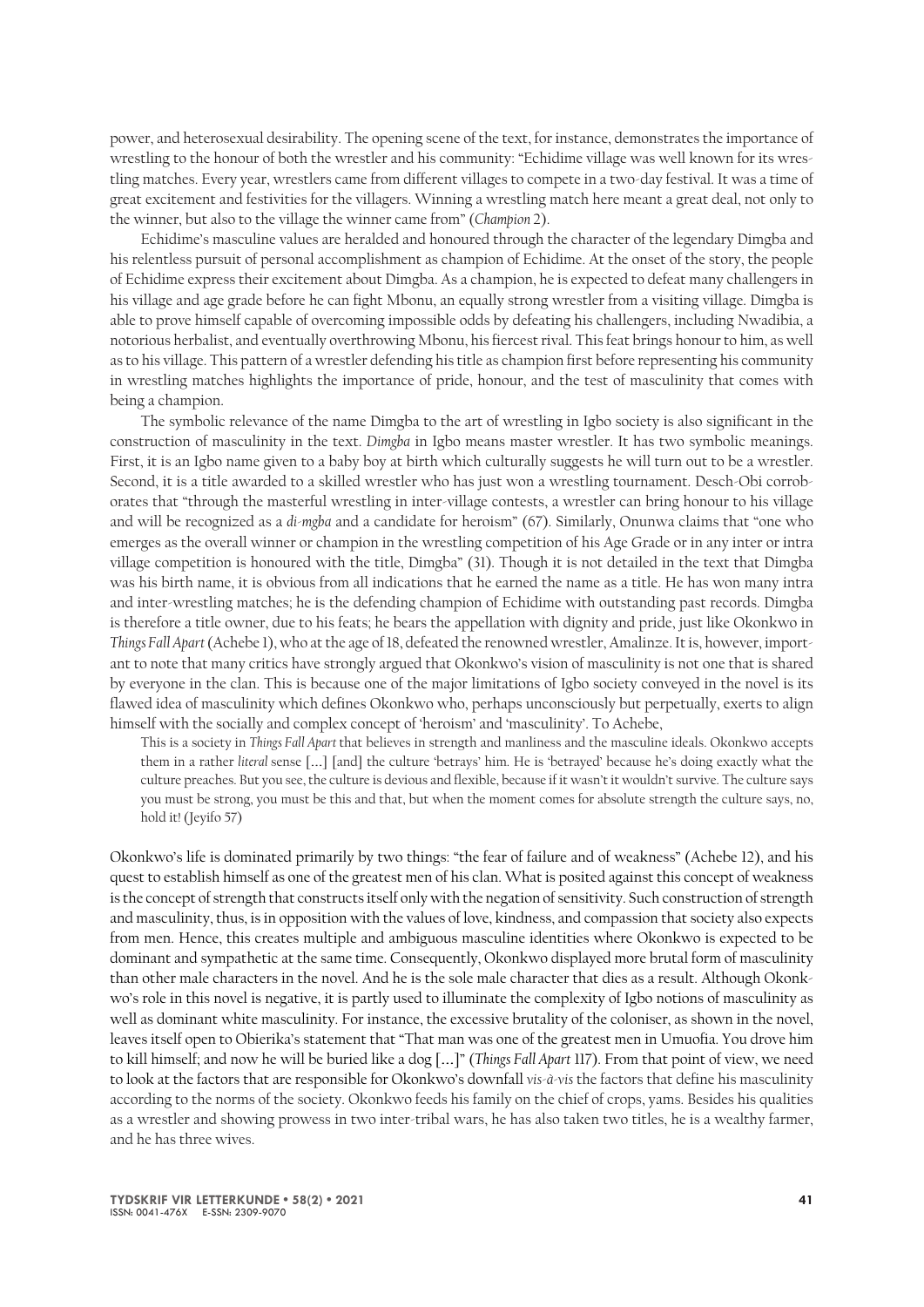These positive aspects of Okonkwo's masculinity are what Dimgba represents. Among the Igbo where the narrative is situated, wrestling matches are organised in age grades, but beyond earning titles, a young wrestler can go on to achieve greater things, including becoming a king and an ancestral hero. In the text, the king of the hosting village reveals the prestige that wrestling bestows on males in the society: "once upon a time I was a wrestler. In my youth I was quite the fighter, and you can see where my fighting spirit has brought me. So I say to you all, never underestimate the power of a determined spirit" (*Champion* 14). Such feats did not only earn the king a higher position in the masculine ladder, but he is also reverenced by his people. He earns respect as a king and as a wrestler. In addition, such wrestlers in the category of the king are known to have their "burial ceremonies marked by the presence of an *Agaba* masquerade, a symbol of heroic strength and vigour, making their candidacy to become an ancestral hero" (Desch-Obi 67). The graduation from champion wrestler to being a king and eventually a spiritual figure is comparable to the elevation of the male through a variety of masculinities, attaining new powers and responsibilities as one progresses through the hierarchy.

In addition to the honour, prestige, and hierarchical power that winning wrestling matches accrues for Igbo men, winning also attracts sexual gratification, thus confirming women's desirability of such masculinity. Because wrestling brings about security and prestige, popular wrestlers are usually of the most wanted for marriage as part of the dividends that come with holding the Dimbga title (Akubue 180). When Dimgba wins his first set of matches shortly after the commencement of the festival, he decides to relax by moving around the village and baring his body. On sighting the bare-chested Dimgba, one of the ladies in the village remarks, "the dream of every girl is to have a strong man like [Dimgba] as a husband to protect her" (*Champion* 30). The masculine fantasy offered in the narrative is not just about being powerful and triumphing over oppositions, it is also about winning the affection of beautiful women. Though Dimgba and the lady do not marry, her desire for a man like Dimgba is crucial to the construction of hegemonic masculinity. Onunwa stresses the significance of these relationships in Igbo society: "as a result of the wrestler's exploits, women offer themselves easily to such celebrities for marriage" (30). Similarly, Akubue observes that, "in Igboland, physical education competitions are arranged for peers in order to determine the village champion. As part of the major sport, wrestling produces champion names such as Dimgba, Otiaba, Abaeluana, etc. In effect, winners of the competition become instant toasts of the villages and could, by this singular act, warm their way into the hearts of beautiful brides" (180). In addition, when men are awarded with the best girl as a prize for their bravery and skills, this further highlights the perceived negative image of women in Igbo society as romantic prizes and the weaker gender constantly in need of protection. Although children's literature in Nigeria is witnessing increased numbers of female heroes and protagonists, their depiction of gender is still traditional: men are heroic, strong, and brave; women are damsels in distress, love interests, and romantic prizes.

The text also underlines the significance of drums in the construction of masculinity. Generally, the importance of drums during wrestling festivals is to welcome wrestlers into arenas and create excitement. They are also used to evoke wrestlers' emotion. Wrestlers react to this welcome beat in different ways, ranging from dancing to the beat to show their strength, to shouting their names and raging at their opponents or walking boldly around the arena. In the text, drums play a similar function as Dimgba is seen "walking boldly towards the centre of the festival arena" (*Champion* 18) after the sound of the drums. The beat of the drums further invokes another level of excitement in Digmba: "instantly, the drummers changed their beat and started to drum a message to Dimgba, encouraging him to fight and defend the honour for which Echidime was known" (18). Here, drumming is introduced to trigger fire and desire in Dimgba to conquer and subdue his opponent. The sound of the drums becomes essential in stirring up emotions in the match to inspire excitement and passion. The effect of the beat of the drums is seen as Dimgba vows "not to let [the people] down" (20). During the excitement of the inspiring drumming, he boasts: "whoever doubts the depth of a great river should step into it" (20). In addition, in the narrative the drum appears as an instrument of power that is only associated with men. Images in the text represent drumming as an exclusive duty of men while women sing and dance, a cultural practice that further constructs gender dichotomy and men's supremacy in society. The arena in the text reinforces drummer/dancer gender roles where drummers are marked as masculine, while dancers are considered feminine. The negative and stereotypic gendering of instruments in the text is seen in many cultures across Africa where the ideas of what is and is not suitable for men and women to do are extremely entrenched in the cultures from which they emerge.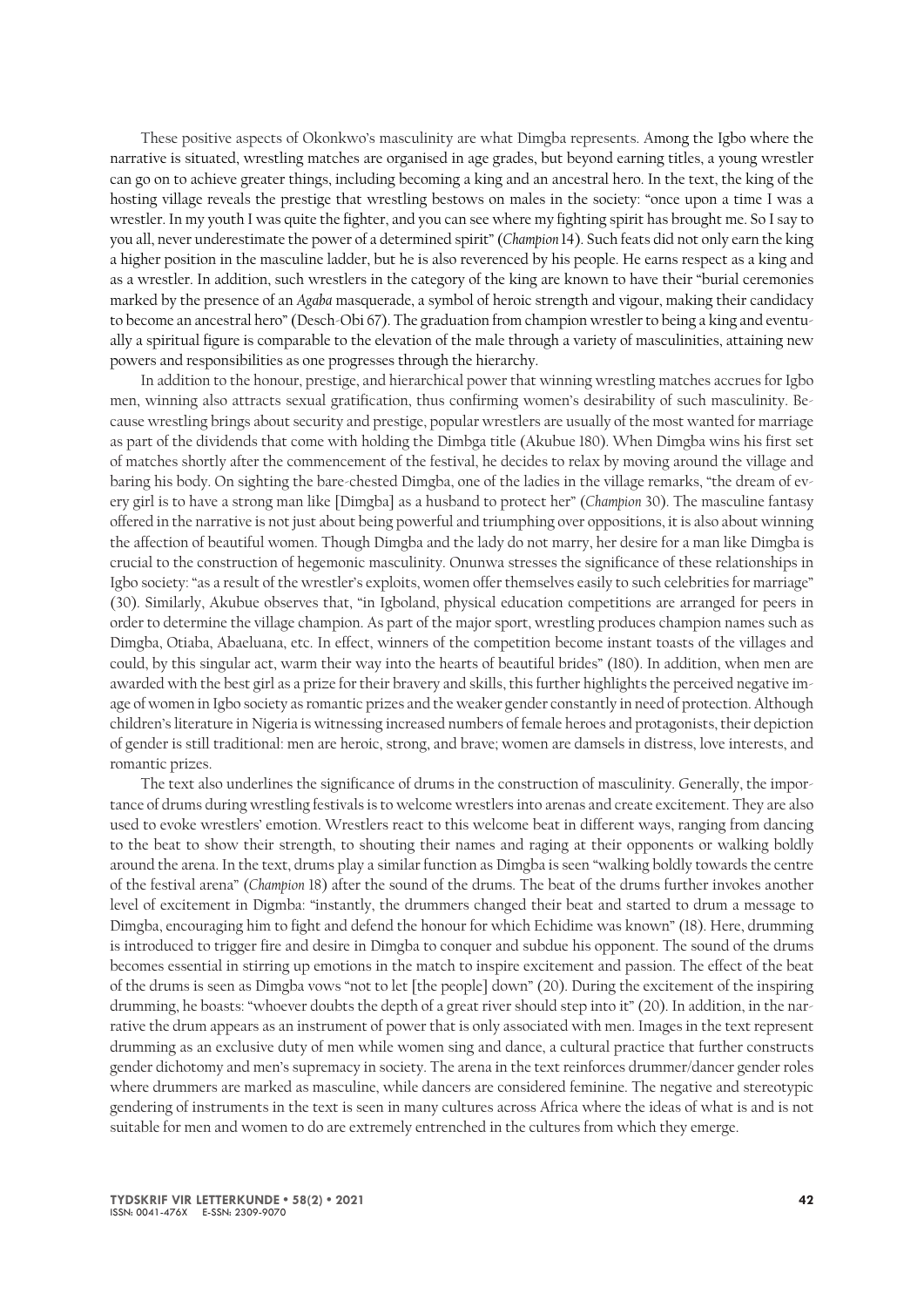#### *Folake and Her Four Brothers*

Ifeanyi Ifoegbuna's *Folake and Her Four Brothers* tells the story of Folake, a thirteen-year-old girl. The story starts with the description of Folake's family—a poor family with Mr. Babaji as the head with a meagre pension; his wife, Mrs. Babaji; and their four children: two girls, and four boys. At age eighteen, Folake's sister, Kacha, is already married to a civil servant with two children. In order to supplement the meagre income of her father, Folake, a brilliant girl in grade six, hawks oranges after school hours while her four brothers who had obtained their school certificates and could not proceed to the university because their parents could not afford the fees, "idled away their time in the house practising wrestling, judo and karate" (*Folake* 1). Ifoegbuna successfully portrays gender disparity between Folake and her brothers, and between her father and mother. Elements of gender stereotypes are typified when Folake escapes after she is forced into marriage only for her to fall into danger, needing to be saved by her brothers who have been learning martial arts.

While Ikechukwu's text focuses on a wrestling festival, *Folake and Her Four Brothers* reflects the significance of war dance and song in constructing masculine images of men in traditional Igbo society. This aspect of Igbo culture involves the glorification and expression of high morale in war. In the text, the traditional genre of war dance and songs constructs traits of masculinity in its context, content, and performance. First, in its context, the war dance in the narrative is synonymous with many African war situations. Folake is forced by her father to marry Kassidi, a rich young man, in order to improve their financial status. When Kassidi fails in his attempt to win the Folake's heart in marriage, he arranges to kidnap her. As a member of a cult, Kassidi has the backing of the group's members which also include a chief priest and deadly-looking assassins. When Folake's brothers notice her disappearance, they swing into action by preparing for battle with the cult group: "Folake's four brothers were busy practicing a war dance in the courtyard. People gathered to watch them. They were heavily built, and the crowd admired their vigour and youthfulness" (30). Here, war becomes a masculine art in which physical prowess is displayed to assert the twin qualities of courage and power. The war dance becomes a direct provocation to fight and a part of the battle itself. For the boys, the task of defending and rescuing their sister in the battle against the notorious cult is embraced with the kind of enthusiasm and pride expected of traditional Igbo warriors. A warrior is expected to be glad once an opportunity to fight in a war presents itself. War builds up men's masculinity, and a man's ability in a war is revered if he shows signs of bravery. This idea that there is an inherent value in defending one's masculinity through war is echoed by Okpewho: "once a people have determined to go to war against another people, it is considered cowardly and foolhardy for anyone among them to argue the wisdom of the decision or even attempt to justify it. The warriors are simply glad of an opportunity to show their heroic spirit and have no patience for any form of argument" (152).

Furthermore, during the performance of a war dance, the song that accompanies the dance embodies features of masculinity among the Igbo. In traditional Igbo and other African societies, war songs serve many purposes. Whether they are a mere reinforcement of military strength, an expression of direct incitement to fight, or part of a triumphal procession, war songs are manifestations of manly strength, power, bravery, and honour. Whichever contexts they appear in, such songs are usually "short and onomatopoeic, but mount up to a high pitch of intensity as the men dance, stamping their feet and knocking their shields" (Finnegan 210). In the text, the boys are pictured holding shields, repeatedly dancing and chanting:

*Enyimba Enyi! Nzogbu!* (*Folake* 31)

Translated from Igbo, the war song means, "Trample, trample, we are like elephants, marching to battle, crushing obstacles on our way". The chant is a well-known traditional war song in Igboland. The song, which originated from the Aba area, specifically during the Aba women riot of 1929, began as a protest song against the British rule in Nigeria. It was one of the songs Aba women composed to exemplify their complaints as they danced and marched to the District Officer to present their petitions. The song has since become popular in contemporary times and has been adopted in many contexts such as war, politics, sport, and traditional wrestling matches to rally "people's solidarity and collective sentiments against any adversarial forces and threats that must be urgently crushed" (Omeje 631). Omeje further explains that, "*nzogbu-nzogbu* is a song that evokes the idiom of the presumed bravery and fighting prowess of the menfolk, which is likened to the bulldozing power of elephants, which rely on their extraordinary body mass to trample and crush their adversary" (631). The song is, therefore, used in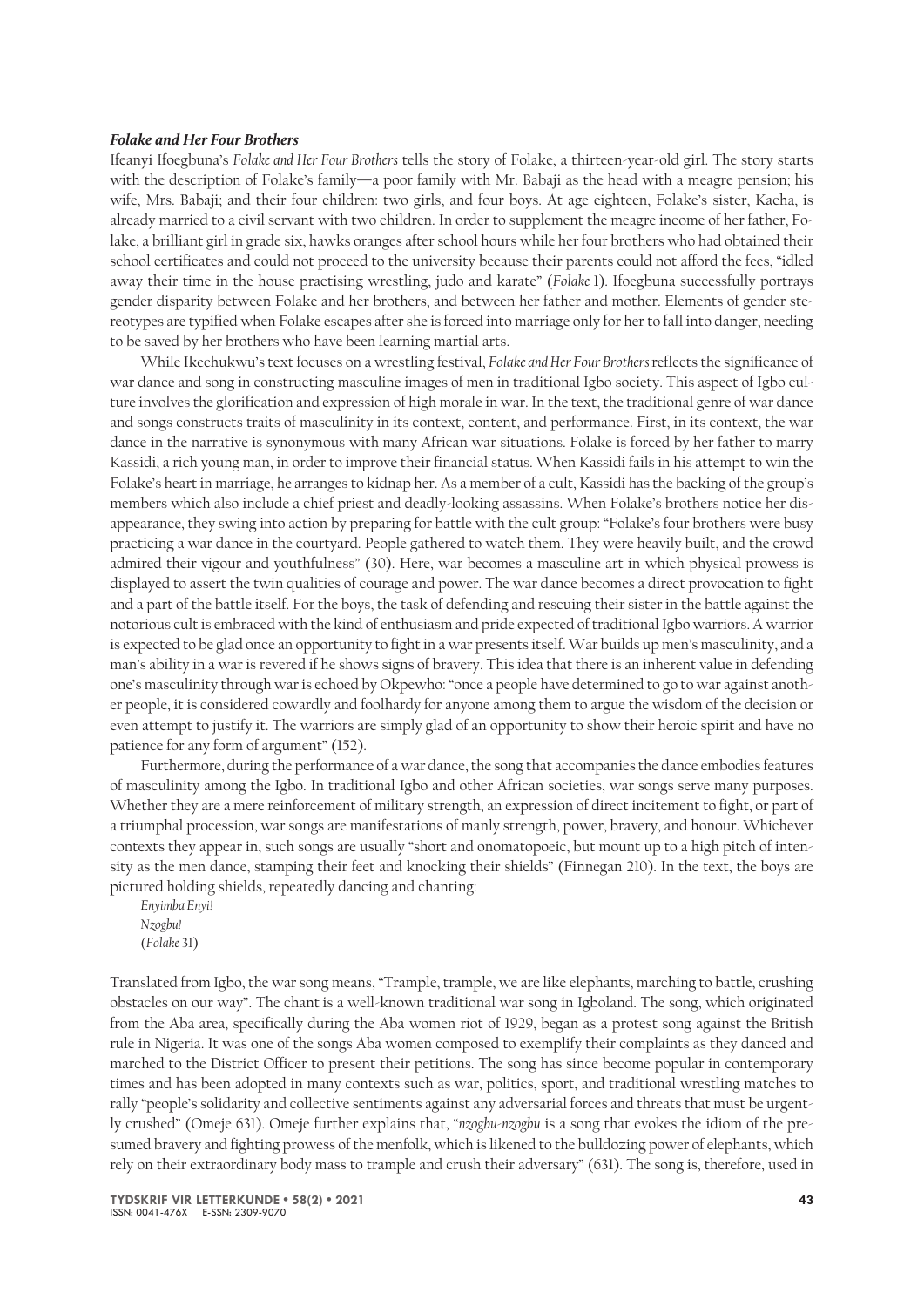the text to inspire optimism and faith in the boys' masculine ability to defeat the notorious cultist. The song also becomes a necessary ingredient in the performance of masculinity that the song represents. For instance, the word "*enyi*" means 'elephant', an animal with a large body which also symbolises power, strength, and authority. The song focuses on the size and the strength of the animal to intimidate the notorious secret cult known for threatening, kidnapping, killing, and enriching people. The song also features the repetition of "*EnyimbaEnyi*! *Nzogbu*!", a refrain to reinforce the intimidation that comes with the performance. The *nzogbu-nzogbu* philosophy presupposes the certainty of victory in the text. Just like the bulldozing power of elephants, facilitated by their mountainous body mass to crush adversaries, the boys are able to subdue and hand them over to the police.

Like in many African societies, war dance and song are also masculine performance traditions in the narrative. Particularly, the Ohafia people of Igboland have a peculiar dance known as War Dance (*Ikpirikpi ogu* in Igbo) which is revered as a key masculine performance for celebrating victory in war and bountiful harvest, among others. The four brothers' exhibition of masculinity through their performance of the war dance and song corresponds to the Igbo worldview. They tie a red rope around their heads, waist, and arms. The red rope, a conventional symbol of danger, is associated with the boys' physical strength and their will to fight. It projects a resilient and dominant masculine energy. Moving around in a circle and the stamping of feet on the ground are also indications of excitement, unity, and motivation to take action. This performance also resonates with *udje*. Similarly, Finnegan points out that during *imigubo* (a song before going out to fight in Malawi), "men danced in full war dress with shields and spears and performed in the Paramount Chief's village, the traditional place of mobilization. The women too, join in the dance, and the tempo works up and up to inspire the men with the lust for battle" (204). This idea stressed by Finnegan also points to the dichotomy in war dance and song, where men's dominant abilities suppress women's limited roles. In the narrative, this form of performance is reflected where the boys are seen dancing and stamping their feet on the ground while the women's roles are limited to the clapping of hands to the percussive rhythms of the drumming and chanting the boys' praises. The women's morale-imbued chants are an indication of women's recognition of men's patriarchal world that continues to render women as passive and unimportant. As a memorialisation tradition, the war dance propagates the masculine image of the Igbo. Its performance views these ethnic groups as a land of noble warriors. The dance and song structure the social perception of society's gender system as one comprising visible male warriors (Mbah 42) and women singers, and have been a major internal factor in the equation of Nigerian ethnic societies. Hence, war dance and song in its conception and execution deploy masculinity in a variety of ways to achieve hegemonic and ideological goals to readers.

#### *Edidem Eyamba and the Edikang-Ikong Soup*

In Anthonia Ekpa's *Edidem Eyamba and the Edikang-Ikong Soup* the importance attached to a male child and the justification of polygamy is emphasised from the beginning to the end. It is a story about Edidem Eyamba, a wealthy and powerful king who reigns in Eburutu, a kingdom in Cross River. He is known as a great warrior whose fame spread around Eburutu. Not only is he brave at war, people also know him as a young, handsome ruler who fought in many battles and conquered all the towns and villages close to his kingdom. He also has a large family, comprising of four wives and fifteen girls, prompting a search for a son.

Though the social and cultural perception of a male child is the focus of the text, the importance of oral poetry in the construction of masculinity is conspicuous. The chief purpose of praise poetry among the Igbo is praising or extolling the "virtues of manly prowess, of courage and fighting skills, of exceptional hunting ability, of brave leadership and outstanding physical and behavioural presence" (Turner 196). Praise names can be earned through distinction in various manly activities where a man's valour was put to the test. These praise names could be invented by relatives, contemporaries, the persons themselves, or bards attached to the person if they are kings. Men are judged against this background.

The text illustrates the significance of praise poetry in the validation of strength, wealth, war, and yam cultivation as acceptable traits of masculinity in traditional Igbo society through the character of Edidem Eyamba, the very famous king in Eburutu. In the deployment of praise poetry in the text, especially the heroic praise poems addressed to Edidem by his wives and chiefs, masculinity assumes a heightened form not only in the poetry composition but also in its being geared towards extolling those virtues that the Igbo people hold to be admirable in men. These qualities, sometimes related to warrior virtues, are not only integral parts of the culture but are also seen by the people as meeting established rules of behaviour/conduct and action of men, especially kings. For instance, Edidem is described as a great warrior whose fame is well known all around Eburutu. As a result, elaborate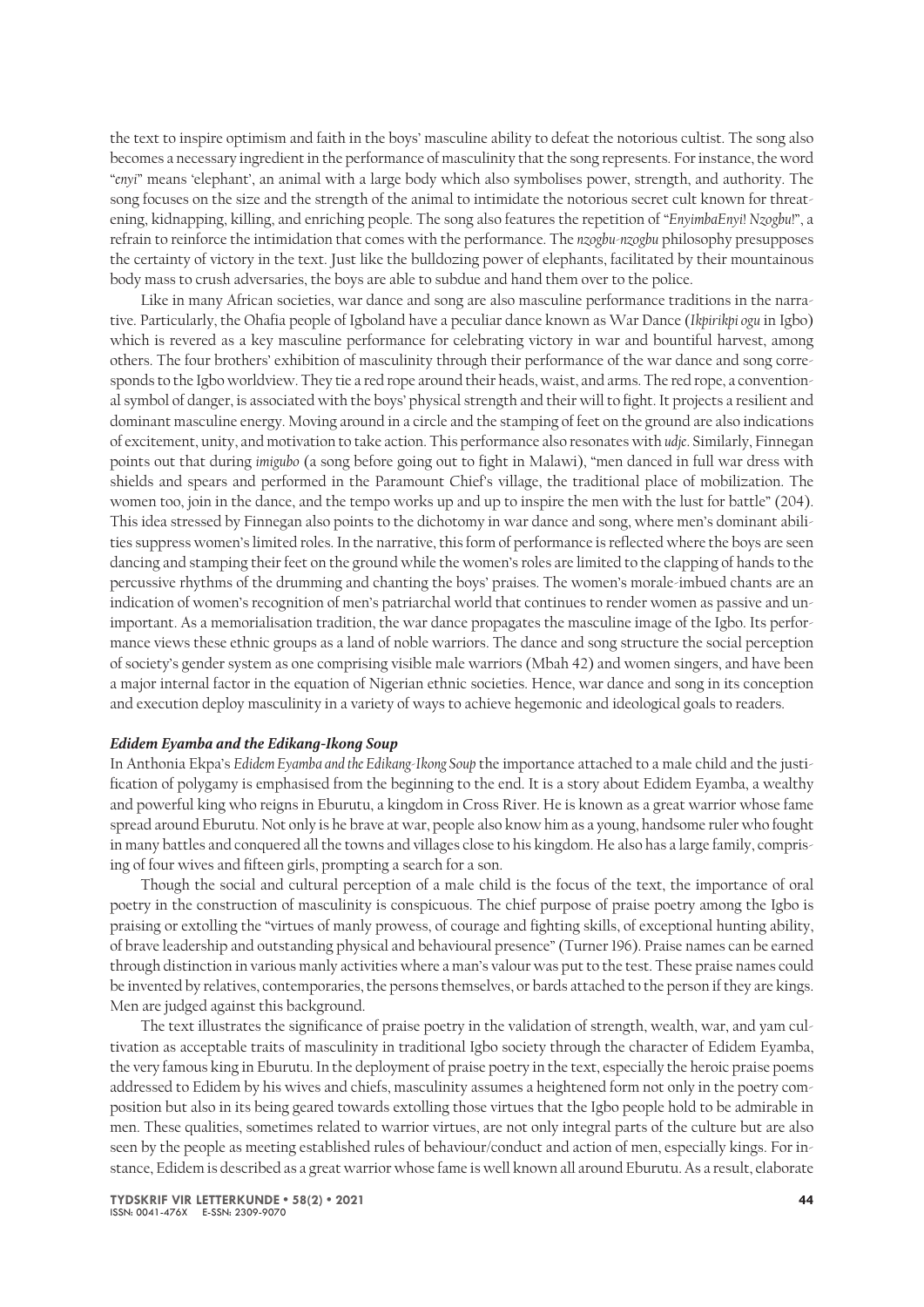praise poems are composed to eulogise his historical character, wealth, heroic deeds, hunting and farming skills, clan, those associated with him, the places he has been, and the realities of the period in which he lives. Praises rendered to him in the narrative stress Edidem's legitimacy as a king who had fought many battles. In a series of Igbo praise-poems composed by his wives during a visit to Edidem, they highlight the king's manly attributes such as virility, bravery, strength, and invisibility, in lofty and effusive language.

Asandia, the second wife, praises the king, establishing a connection between masculinity and praise poetry which social significance is "bound up with the aristocratic nature of African societies, traditionally based on a hierarchy of rank dependent on birth, and linked by an emphasis on the institutions of kingship and chiefship" (Finnegan 39). In making use of these praises, the author uses allusion, metaphor, and exaggerated images that are entrenched in Igbo society to express the courage and ferocity of the king. The author adopts an allusive style, with references to animals, natural phenomena, and historical events that aim to heighten the masculinity of the king. Notable is the frequent comparisons of the king to animals with astounding traits. For instance, his strength is conveyed in metaphorical terms in "the great lion that reigns in Eburutu" (*Edidem Eyamba* 9). One of his chiefs also extols him as "the tortoise shell which cannot be harmed by the venom of a viper" (10). The subjects of strength, bravery, and heroism echo the king's past heroic deeds and how he has come about his present status. Throughout his past, he "builds a house by the great river" and "swim in the sea and there [he] caught a live crocodile with [his] bare hands" (10). From these praise poems, the subject of bravery, strength, and invincibility as major characteristics of the king's heroism are echoed as reflections of his masculinity. Furthermore, animal metaphors are also used to 'veil' the animals as enemies the king once defeated. In the narratives, the author addresses the king as "the great king that can humble a leopard", "the arrow that blinds the eye of the lion", and "the big sword that cuts through the side of the elephant" (8–10). On the one hand, the animals symbolise the images of the enemies that were subdued by the king in the past, while on the other, the king's ability to defeat these animal-like enemies further reinforces his masculinity.

The narrative is also replete with metaphors of natural phenomena like thunder, wind, trees, and rivers, and to other objects like arrows and swords. It is largely through these figurative and allusive forms of description that actions and qualities of the king are conveyed in the praise poems. Not all forms of "praise poetry take allusion, quite so far, but in general, panegyric seems to exploit allusion and imagery to a higher degree than other forms of poetry in Africa" (Finnegan 117). Hence, in the praise poetry of Edidem, ferocity, strength, bravery, and invulnerability are the masculine qualities exalted. In addition, the poetry highlights how wars, battles, and hunting for survival constitute the important duties of man in traditional Igbo society, especially a king. These qualities and duties, therefore, reinforce the entrenchment of the acceptable masculine stereotypes in both traditional and contemporary times, especially within the context of monarchy. This finding is also echoed by Turner who maintains that praise poetry in Africa reflects references to "virility, sexual prowess, physical attractiveness, strength and fighting" (197) as main qualities that serve to reinforce the entrenchment of the acceptable masculine stereotype in contemporary times.

#### **Conclusion**

In this article I have investigated the cultural construction of masculinity in selected Nigerian children's short stories. Using examples from various Igbo oral and cultural traditions in the texts, I have shown that beyond children's literature being a depository of norms, beliefs, and culture of the Nigerian people, there are visible and strong relationships between oral and cultural traditions and masculinity. I have argued that Igbo oral and cultural traditions present a glorified image of men, and assign them a more elevated social and cultural position. For instance, elements of oral and cultural traditions such as praise names and chants, wrestling festivals, and drums reinforce strength, toughness, honour, protection, respect, big muscles, and the projection of self-pride as acceptable and embraced masculine values in Nigerian society. On the other hand, femininity is associated with meekness, weakness, indignity, powerlessness, and constantly being in need of protection. Oral and cultural traditions continue to play a significant role in terms of social roles and relationships in society. As suggested in the stories, some aspects of culture continue to favour men in the legitimisation of their authority in society. This implies that such notions of masculinity that emerge from oral and cultural traditions provide vicarious pleasure for the male readers who consider them as acceptable norms and values.